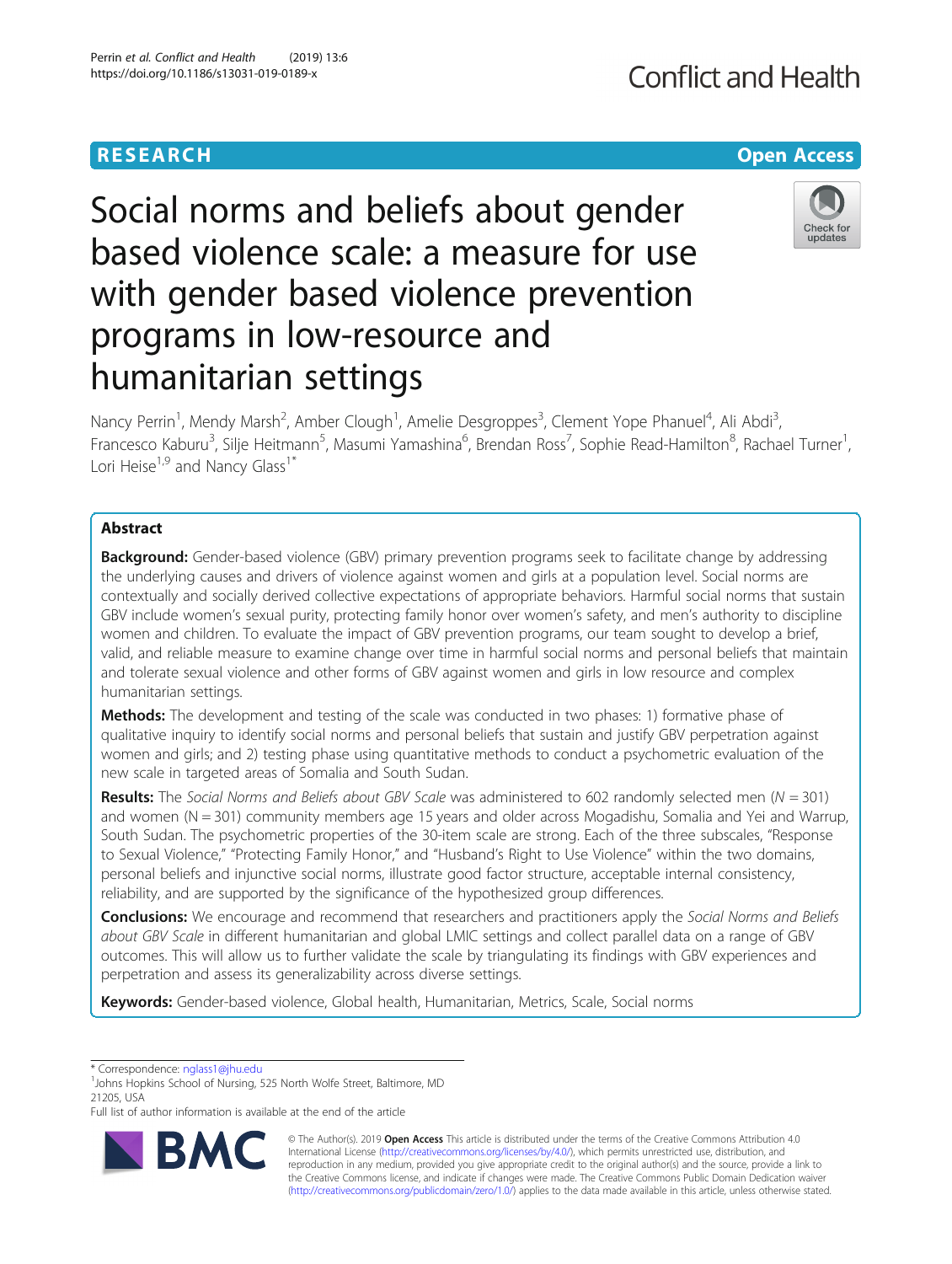## Introduction

Gender-based violence (GBV) remains one of the most prevalent and persistent issues facing women and girls globally  $[1-4]$  $[1-4]$  $[1-4]$ . Conflict and other humanitarian emergencies place women and girls at increased risk of many forms of GBV [[5](#page-10-0)–[7](#page-10-0)]. The Inter-Agency Standing Committee (IASC) 2015 Guidelines for Integrating GBV Interventions in Humanitarian Action defines GBV as any harmful act that is perpetrated against a person's will and that is based on socially ascribed (i.e., gender) differences between females and males. It includes acts that inflict physical, sexual or mental harm or suffering, threats of such acts, coercion, and other deprivations of liberty. These harmful acts can occur in public and in private [\[8](#page-10-0)]. There continues to be limited global information on the burden of GBV in humanitarian emergencies. One systematic review found that approximately one in five refugees or displaced women in complex humanitarian settings experienced sexual violence, though this is likely an underestimation of the true prevalence given the many barriers to survivors' disclosure of GBV [[9\]](#page-10-0). A recent population-based survey on GBV across the three regions of Somalia examined typology and scope of GBV victimization with 2376 women (15 years and older). The study found that among women, 35.6% (95% CI 33.4 to 37.9) reported lifetime experiences of physical or sexual intimate partner violence (IPV) and 16.5% (95% CI 15.1 to 18.1) reported lifetime experience of physical or sexual non-partner violence (NPV) since the age of 15 years. Women at greatest risk of GBV (IPV and NPV) included membership in a minority clan, displacement from home because of conflict or natural disaster, husband/partner use of khat (e.g., leaves chewed or drunk as a stimulant), exposure to parental violence and violence during childhood. Women survivors of GBV consistently report negative impacts on physical, mental and reproductive health. Often negative health and social consequences are never addressed because women do not disclose GBV to providers or access health care or other services (e.g., protection, legal, traditional authorities) because of social norms that blame the woman for the assault (e.g., she was out alone after dark, she was not modestly dressed, she is working outside the home), norms that prioritize protecting family honor over safety of the survivor, and institutional acceptance of GBV as a normal and expected part of displacement and conflict [\[10](#page-10-0)–[13\]](#page-10-0).

## GBV primary prevention in humanitarian settings

GBV primary prevention programs seek to facilitate change by addressing the underlying causes and drivers of GBV at a population level. Such programs have traditionally included initiatives to economically empower girls and women, enhanced legal protections for GBV,

enshrining women's rights and gender equality within national legislation and policy, and other measures to promote gender equality. Increasingly, programs are also targeting transformation of social norms that justify and sustain acceptance of GBV. Social norms are contextually and socially derived collective expectations of appropriate behaviors  $[14]$  $[14]$  $[14]$ . Families and communities have shared beliefs and unspoken rules that both proscribe and prescribe behaviors that implicitly convey that GBV against women is acceptable, even normal [\[15](#page-10-0), [16\]](#page-10-0). This includes social norms pertaining to sexual purity, family honor, and men's authority over women and children in the family. Community leaders, institutions, and service providers, such as health care, education and law enforcement, can reinforce harmful social norms by, for example, blaming women and girls for the sexual assault they experience, or by justifying a husband's use of physical violence as a means to discipline his wife. Both behaviors are viewed as essential to protect the family's reputation in the larger community [\[16\]](#page-10-0).

Diverse academic disciplines have developed different theories to explain the complexity of social norms and their influence on behavior. We use social norms theory as elaborated in social psychology [[17\]](#page-10-0). This theory conceptualizes social norms as beliefs of two types: 1) an individual's beliefs about what others typically do in a given situation (i.e., descriptive norm); and 2) their beliefs about what others expect them to do in a given situation (i.e., injunctive norm)  $[18–20]$  $[18–20]$  $[18–20]$ . For this study, we focus on developing a measure of injunctive norms defined in this case as beliefs about what influential others (e.g., parents, siblings, peers, religious leaders, teachers) expect individuals to do in the case of GBV.

Even with the multiple challenges of humanitarian settings (e.g., separation of families, insecurity and limited resources), there is an opportunity to develop, implement, and evaluate innovations in GBV programming. In such settings, displacement and conflict have created situations where social rules about who can do what necessarily bend to accommodate new realities [\[16](#page-10-0)]. Women, for example, may be forced to assume new roles in the family and community, such as having decision-making power and control over household financial resources and assets and working outside the home to help support the family. These changing roles then lead to shifts in behavior and potentially power relations in the family and community that challenge traditional norms around male authority and women's relegation to the domestic sphere. These circumstances can provide an opportunity to initiate GBV primary prevention efforts, such as those that engage community leaders and members in critical reflection on norms that legitimate gender inequality and what actions can be taken by the individual, family, and community to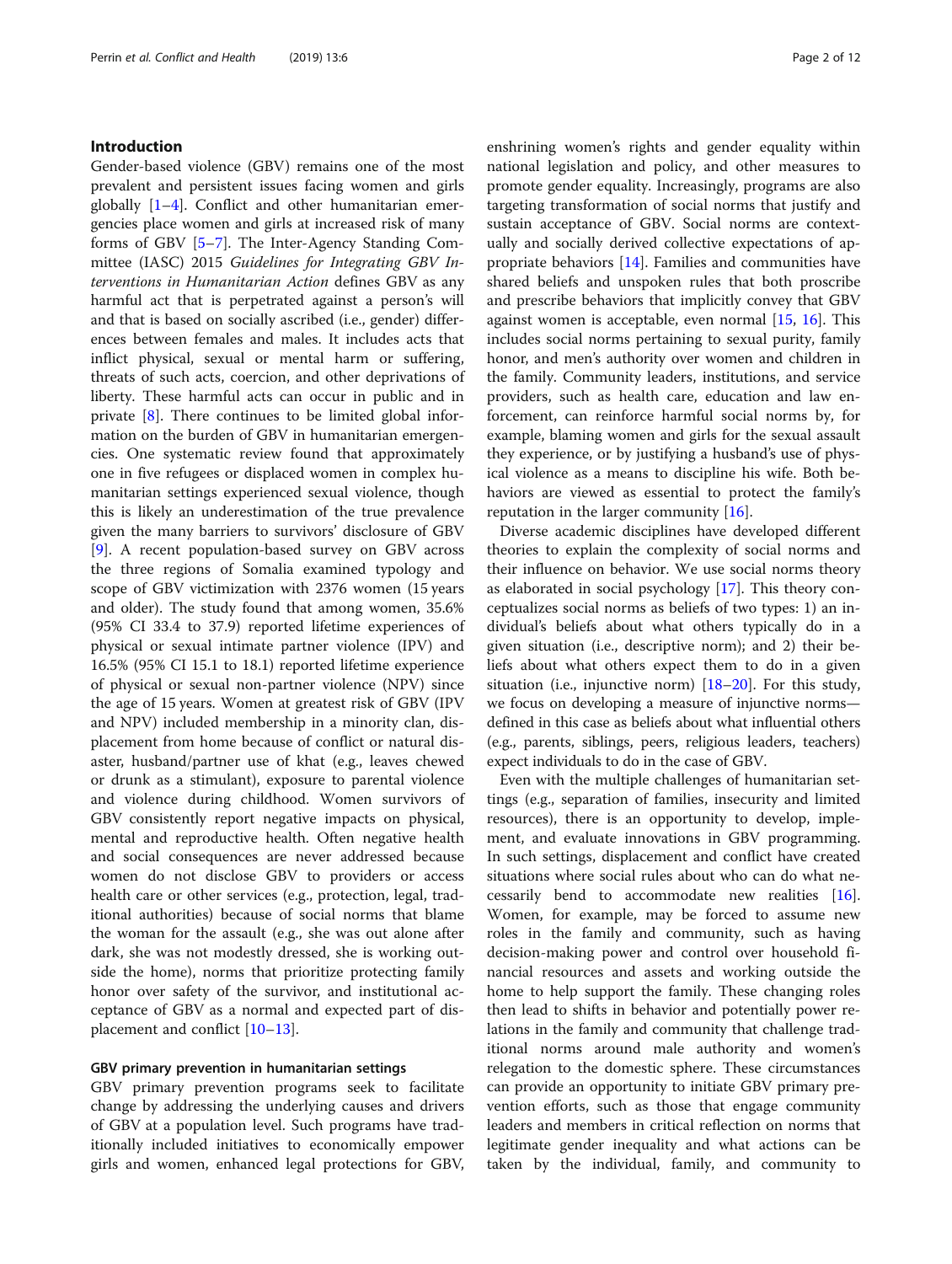change norms that cause harm [[15,](#page-10-0) [16](#page-10-0)]. Acknowledging the potential of the humanitarian setting as an opportunity for primary prevention programming and recognizing the need to strengthen GBV response systems, the United Nations Children's Fund (UNICEF) built on their work to end female genital mutilation using social norms theory [\[19](#page-10-0)] to develop the Communities Care Program: Transforming Lives and Preventing Violence Program (Communities Care) [\[21\]](#page-10-0). The goal of Communities Care is to create safer communities for women and girls by challenging social norms that sustain GBV and catalyzing new norms that uphold women and girls' equality, safety, and dignity [[15,](#page-10-0) [21\]](#page-10-0). The description of the Communities Care program is published elsewhere [[15,](#page-10-0) [16,](#page-10-0) [21](#page-10-0)].

However, a significant limitation for evaluating the effectiveness of GBV prevention programs such as Communities Care is the lack of validated instruments to measure change in norms supporting GBV. Therefore, our goal was to create a brief, valid, and reliable measure to examine change over time in harmful social norms and personal beliefs that maintain and tolerate sexual violence and other forms of GBV in low resource and complex humanitarian settings.

While validated instruments exist to measure attitudes towards gender roles and some types of GBV [\[22,](#page-11-0) [23](#page-11-0)], social norms are different from individual attitudes. For nearly two decades, the Demographic and Health Surveys (DHS), which are nationally representative surveys conducted in low and middle-income countries (LMIC), have provided information on attitudes about the acceptability of IPV or wife beating. Respondents are asked whether a man is justified in beating his wife in five different situations: a wife goes out without her husband's permission; she neglects to keep the children well fed; she argues with her husband in public; she refuses to have sexual intercourse with her husband; and she does not prepare her husband's meal on time. Response options for these questions are as follows: "agree," "disagree," "refuse to answer," and "don't know." These questions are designed specifically to elicit personal beliefs (attitudes) about IPV; they have generally functioned well in that they capture various levels of endorsement of IPV both within and among settings, and respondents routinely vary their answers based on the transgression mentioned.

Investigators, however, have raised questions about whether the DHS questions reflect respondents' own personal beliefs on the acceptability of beating or women's perception of the social norm operative in their setting. Cognitive interviews with women in Bangladesh, for example, suggested that women's interpretation of the attitude questions switched between personal and normative beliefs, although it is difficult to know whether this happens routinely in other settings, or whether it was a function of the especially low literacy and female mobility of rural Bangladesh [[24,](#page-11-0) [25\]](#page-11-0).

Scientists have also warned that changing key features of a scenario (e.g., setting, perpetrator, infraction committed, perceived intentionality) can influence measured attitudes and perceived norms on the acceptability of GBV. For example, in Uganda, researchers randomly assigned participants to answer attitude and norm questions on wife beating using three separate wordings [\[26](#page-11-0)]. The attitude questions compared the traditional wording of the DHS (whether a man is justified in beating his wife for 5 different infractions) to more contextualized scenarios that depicted the wife's transgression as either willful or beyond her control. To elicit norms related to wife beating, participants were asked about the extent to which they thought other people in their village (reference group) would think the behavior described was justified. Response options for the five questions followed a four-point Likert-type scale: "all or almost all, for example, at least 90% of people in your village," "more than half but fewer than 90% of people in your village," "fewer than half but more than 10% of people in your village," and "very few or none, for example, less than 10% of people in your village."

The findings demonstrated that when measuring both attitudes and social norms, adding contextual details about the intentionality of a wife's transgression changed participants' perception of the acceptability of IPV. In the vignettes, wives who intentionally violated norms about acceptable wifely behavior had a "large" effect [[27](#page-11-0)] on increasing the number of items for which wife beating was viewed as acceptable. In contrast, the vignette that depicted the wife as unintentionally violating norms of behavior had a "small" effect in decreasing the number of items where IPV was considered acceptable. The study authors interpreted this difference as measurement error, arguing that question wordings without context may mis-represent attitudes and norms on violence. While context does matter, the specific details added in this study were likely critical to its findings. Qualitative studies have repeatedly shown that wife beating in LMIC is understood as "discipline" and its acceptability varies depending on the nature of the transgression (whether it is perceived as for "just cause"), who is doing the "correction," and whether the beating stays within acceptable bounds of severity [[24](#page-11-0), [25](#page-11-0), [28](#page-11-0)–[30](#page-11-0)].

In this paper, we describe the formative research and psychometric testing of the Social Norms and Beliefs about Gender Based Violence (GBV) Scale. The Scale is designed to measure change over time in harmful social norms and personal beliefs associated with violence against women and girls among men and women community members in low resource and complex humanitarian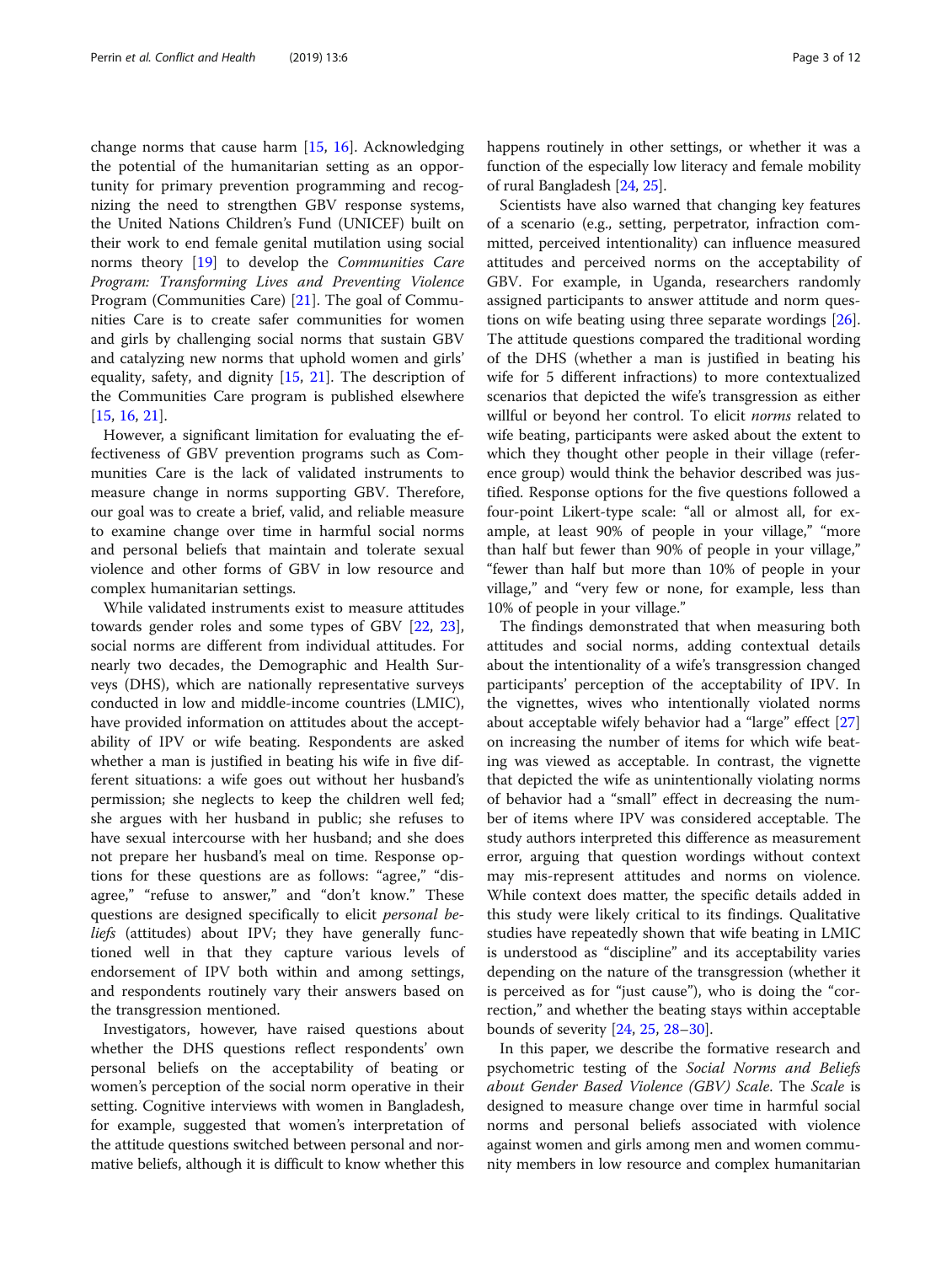settings. The development and validation of the scale was essential for use in measuring change in harmful social norms and beliefs among community members in districts and regions implementing the Communities Care program in two countries with ongoing humanitarian crises, Somalia and South Sudan. The development and testing of the scale was conducted in two phases: 1) formative phase of qualitative inquiry to identify social norms and personal beliefs that sustain and justify GBV perpetration against women and girls across the lifespan in low-resource and humanitarian contexts; and 2) testing phase using quantitative methods to conduct a psychometric evaluation of the new scale in targeted areas of Somalia and South Sudan.

## Methods

## Study settings

The formative and testing phases of the psychometric evaluation was conducted in two countries, Somalia and South Sudan. In Southern Central Somalia, we worked in four districts (Bondhere, Karaan, Wadajir, Yaqshid) in Mogadishu and in South Sudan, we worked in two regions (Yei and Warrap). Somalia has experienced more than two decades of conflict as well as ongoing emergencies including drought, famine, and a large number of internally displaced people (IDPs). Yei is located in southwestern South Sudan and was the re-entry point for South Sudanese who fled to the Democratic Republic of Congo (DRC) and Uganda during the Second Sudanese Civil War. Since many people stayed in Yei upon returning, there is conflict between those native to Yei and IDPs from other regions of South Sudan. Warrap is in the northern region of South Sudan and is a gateway between South Sudan and Sudan. Militia activity, cattle-raiding, and conflict over oil, along with the influx of people returning to South Sudan, has caused significant challenges for access to and use of limited resources. The districts and regions in each country were selected based on multiple factors. We focused efforts on districts and regions where GBV reporting systems existed and could be accessed to generate data on case reports and referrals. When engaging GBV survivors and other community members in research on sensitive issues it is essential to have partnerships with diverse service sectors (e.g., health, protection, legal, advocacy) for participants that disclose GBV and request referrals. The evaluation also required safe access to the sites and security while doing the study for both participants and local researchers, therefore this required establishing relationships and obtaining permission from national, regional, and district governmental authorities and ministries as well as traditional leaders in the communities.

## Phase 1: Formative phase methods

For the formative phase, we worked with local partners to identify male and female key stakeholders (e.g., religious leaders, youth and women's group leaders, advocates for GBV survivors, health providers, child protection staff, police officers, traditional leaders, elders, and teachers) to advance our understanding of and identify harmful and protective social norms associated with GBV within and across settings. The focus group guide was developed and translated to the local language in partnership with team members in each setting. Johns Hopkins provided in-depth training to local staff on facilitating focus groups, data collection, human subjects' protections, working with distressed participants, and providing referrals to services as appropriate. The focus group guide focused on identification of social norms that protect women and girls from sexual violence and other forms of GBV, norms that are harmful (e.g., hide, sustain, or encourage), norms about disclosing and reporting sexual violence and other forms of GBV to authorities, and who are the people in the family or larger community that are influential in maintaining and changing social norms. For example, the team used scenarios created from aggregating GBV experiences in each setting to explore social norms about the situations and the survivor-perpetrator relationship. We varied the perpetrator and circumstances in each scenario from the perpetrator being a family member, a known person to the family but not part of the family, and an unknown person. For each scenario, focus group participants were asked about their beliefs and norms about how the family and community would respond to victims of the sexual assault or other forms of GBV, if the assault would be reported to authorities, and reasons for reporting or not reporting the assault.

## Qualitative analysis

A qualitative descriptive approach was used to identify themes related to harmful and protective social norms within and across settings. The transcripts were read by three research team members to identify thematic codes. Themes with sub-themes were identified and defined by exemplars or quotes from the transcripts. The three researchers independently assigned codes and discrepancies in coding were discussed in weekly meetings. The codes and corresponding quotes were used to write items for the scale representing each of the identified themes. The themes, sub-themes, and items were then shared with the in-country teams in a joint Somalia/ South Sudan meeting. The relevance of the themes and their interpretation for each context was discussed leading to a refinement of the items. Meeting participants from each country rated the importance of each item and offered suggestions on wording of the items to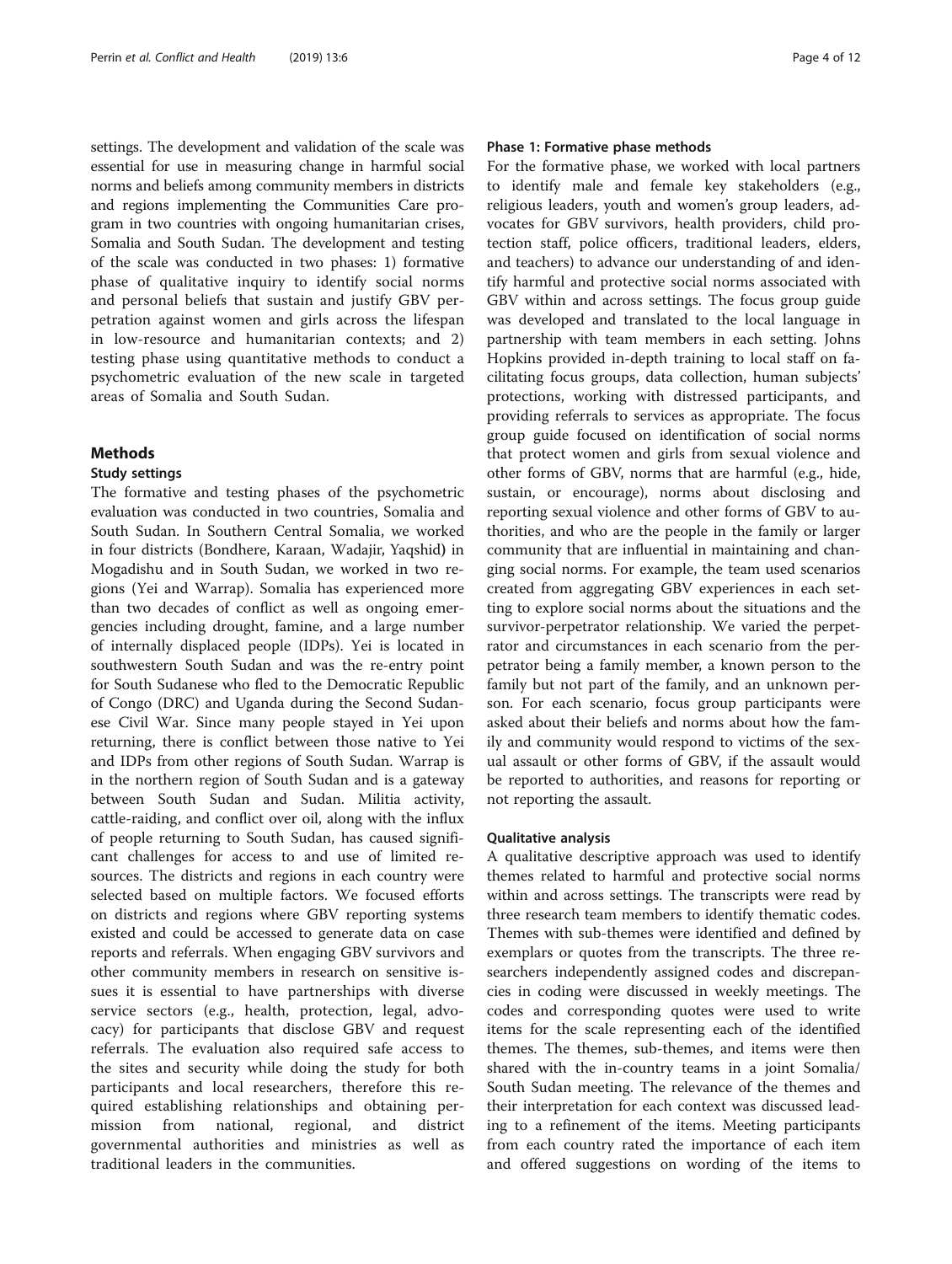ensure they were capturing the relevant aspects of the different contexts and cultures.

## Results of phase 1: Formative phase

A total of 42 focus groups (22 in Somalia and 20 in South Sudan) with a total of 215 participants (111 in Somalia and 104 in South Sudan) were conducted. The composition of the focus groups varied by stakeholders (e.g., religious leaders, service providers, teachers, police, youth, elders), age (under 30, 31–45, and 46+), marital status, and sex. Themes identified for social norms that are protective against GBV included parents teaching/ guiding children, marriage, and respect for female members of the family. Themes identified as harmful social norms included men's responsibility/right to correct female behavior and the social expectation that a woman will obey her husband and fulfill her gender prescribed duties to his satisfaction, protecting the family's dignity by not reporting violence/assault to avoid stigma associated with being a victim, husband's right to force his wife to have sex, lack of status for women, and forced marriage. Mothers, fathers, parents, community and religious leaders, and male relatives were seen as people that influenced behavior and protected women and girls from GBV. Men and women's behavior also emerged as subthemes associated with harmful social norms, such as indecent dressing, being out in public alone, and drug/alcohol use. Stigma associated with being a GBV victim, blaming women and girls for the violence/assault, and the importance of family honor and respect were identified as norms that prevent victims and families from reporting sexual violence and other forms of GBV to authorities. Items for the new scale were written for each of the themes and sub-themes relevant to harmful social norms and after elimination of redundant items, 30 items remained and were presented to the in-country teams. After discussion about the focus group themes and the items with the in-country teams, a total of 18 items remained. The team then collaborated to develop introductory statements and response scales for each of two domains of the scale, personal beliefs and injunctive social norms. The final scale to be tested in the evaluation phase had two sets of the 18 items, one for each domain.

## Methods for phase 2: Psychometric testing

Sample At each of the three sites in the two countries detailed above, trained local research assistants (RAs) recruited and consented 200 community members (15 years and older) to complete the Social Norms and Beliefs about Gender Based Violence Scale. The sampling frame was stratified by age group (15–18, 19–24, 25–45,

46+ years) and sex with a target of 25 people per age group/sex combination. As suggested by the in-country teams, male RAs recruited and interviewed male community members and female RAs recruited and interviewed female community members. Each RA recruited participants across age groups. The RA started from a central point determined by the research coordinator each morning. The RA would contact every 3rd house/ dwelling counting on both sides of the street/pathway. If nobody was home, the person was not willing to participate, or the person did not match the sampling target for sex/age, the RA went to the next house/dwelling. Once a RA identified and consented an eligible participant in the household and completed the scale, the RA started the process to identify the next eligible participant by going to the next 3rd house/dwelling on the street/pathway. Only one eligible household member completed the scale.

Field procedures RAs received detailed training on protocols for maintaining participant confidentiality and safety as well as protocols designed to ensure safety and security for the team members. In the field, when a RA identified an adult at a house/dwelling, he/she introduced the study. If that person met the eligibility criteria and agreed to participate, the RA worked with the participant to find a private and comfortable place to provide informed consent and administer the scale. If that person did not meet eligibility, he/she was asked if there was someone living in the household that did meet the eligibility. The RA provided each potential participant with informed consent information using the script provided on the study tablet and approved by the in-country team and the Johns Hopkins Medical Institution Institutional Review Board (IRB). If the eligible participant provided verbal consent the RA continued and administered the scale with brief demographic questions, including marital status, employment, and children in the household. The responses were entered by the RA directly on the tablet. Once finished, the RA thanked the participant for their time and answered any questions prior to moving on.

Measures The 18 items generated from the formative phase were asked in two sets to capture the two domains, personal beliefs and injunctive norms. The injunctive social norms items started with "How many of the people whose opinion matters most to you…." with the response scale of:  $1 -$  None of them,  $2 - A$  few of them, 3 – About half of them, 4 – Most of them, and 5 – All of them. The personal beliefs items started with "We would like to know if you think any of the following statements are wrong and should be changed in your community. We also would like to understand how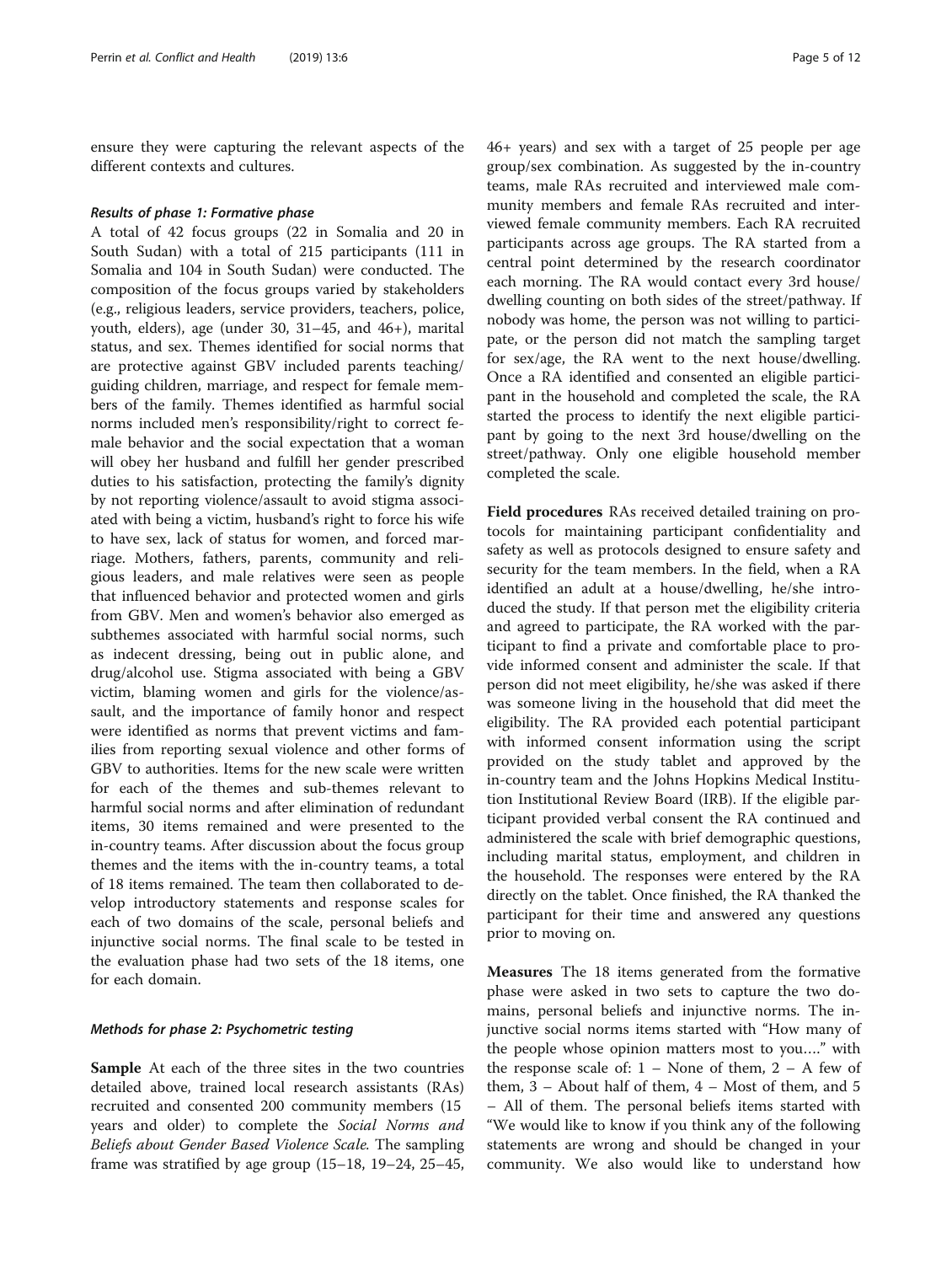ready or willing you are to take action by speaking out on the issues you think are wrong" and used the response scale:  $1 - \text{Agree}$  with this statement,  $2 - \text{I}$  am not sure if I agree or disagree with this statement,  $3 - I$ disagree with the statement but am not ready to tell others, and  $4 - I$  disagree with the statement and I am telling others that this is wrong. The scale was translated into Somali and the translation was reviewed by the Somalia team and revised before it was programmed into the study tablet. In South Sudan, the scale was administered in the Kakwa language in Yei and Dinka language in Warrap. As these are not commonly written languages in South Sudan, the team preferred using the English version of the scale programmed on the tablet and translated into the local language at time of administration. The South Sudan team training included discussions and decisions on correct translation of items in the two languages and then the team practiced administering with volunteers not participating in the study to ensure consistency in real-time translation across RAs and sites.

Psychometric analyses For each of the two domains of the scale, we examined construct validity with factor analysis using the common factor model with oblique rotation. Factor loadings of .40 or above were considered as loading on a given factor [[31\]](#page-11-0). Items that did not load on any factor were considered for revision or elimination from the scale. Reliability was estimated with Cronbach's alpha for each factor subscale. Known groups validity was examined by testing two a priori hypotheses:  $H_1$ : The sites (Somalia, Yei, South Sudan, and Warrup, South Sudan) differ on social norms and personal beliefs due to differences in the extent of GBV programming within the districts of Mogadishu and regions of South Sudan; and  $H_2$ : Men and women participants will differ on social norms and personal beliefs related to GBV. The first hypothesis was tested with analysis of variance and the second with t-tests.

## Results of psychometric testing

The team administered the Social Norms and Beliefs about GBV Scale to 602 community members across Mogadishu, Somalia and Yei and Warrup, South Sudan. The sampling frame was successfully implemented by the research team with 50.0% of participants across the settings being female and 50.0% male with an equal distribution across age groups except in Yei, South Sudan. The team in Yei reported having difficulty finding community members in the region over 60 years of age. The lack of older community members could be related to deaths in the Second Civil War from 1983 to 2005. Over half (58.6%) of the participants were married and had children in the home (67.4%). One third (34%) reported working outside the home, 10.1% were looking for work, 21.4% were students, 29.4% were housewives, and 4.7% were too old to work. Table [1](#page-6-0) summarizes the characteristics of the participants by country and site.

## Factor analysis

The factor analysis for the items in the injunctive norms domain of the scale was based on responses from participants that completed all items ( $N = 587, 97.5\%$ ). There were 3 of the 18 items on the injunctive social norms scales that did not load on any factor and were thus removed from the scale. The first item "expect daughters to be married before 15 years of age" likely did not correlate with the other items on the scale because early marriage is seen as a different concept than sexual violence. The second item "think that if an unmarried woman/girl is raped by a man, she should marry him rather than not being married at all" captures two different concepts—marrying the man who raped her and that being better than not being married at all. This complexity likely made the question difficult to answer. The third item "expect a woman not to report her husband for forcing her to have sexual intercourse" did not reflect a consistent social norm. Discussions with the in-country teams revealed that there was considerable debate on this item even among people who agreed on other items. Based on the eigenvalues (first 5 eigenvalues were 4.27, 1.82, 1.23, 0.94, 0.81), the remaining 15 items formed three factors (Table [2](#page-7-0) presents the factor loadings for each item on each of the three factors) with each item loading above 0.40 on only one factor. The following titles were given to represent the three factors, later describes as subscales: "Response to Sexual Violence" has 5 items, "Protecting Family Honor" has 6 items, and "Husband's Right to Use Violence" has 4 items. The "Response to Sexual Violence" and "Husbands' Right to Use Violence" subscales had the highest inter-factor correlation (0.46) followed by "Response to Sexual Violence" and "Protecting Family Honor" (0.34), then "Protecting Family Honor" and "Husbands' Right to Use Violence" (0.30). Importantly, these 3 factors were consistent with and reflected the themes identified from the qualitative analyses of the focus groups in Phase 1. A very similar factor structure was found for the personal beliefs domain ( $N = 588$ , 97.7%). Eigenvalues (first 5 eigenvalues were 4.46, 1.76, 1.46, 0.90, 0.88) suggested 3 factors as illustrated in Table [3.](#page-7-0) All items loaded at 0.45 or greater on only one of the three factors. One item, "a woman/girl would be stigmatized if she were to report rape" loaded on the "Response to Sexual Violence" in the personal beliefs domain whereas the corresponding item, "women/girls fear stigma if they were to report sexual violence", loaded on the "Protecting Family Honor" subscale for the social norms domain. The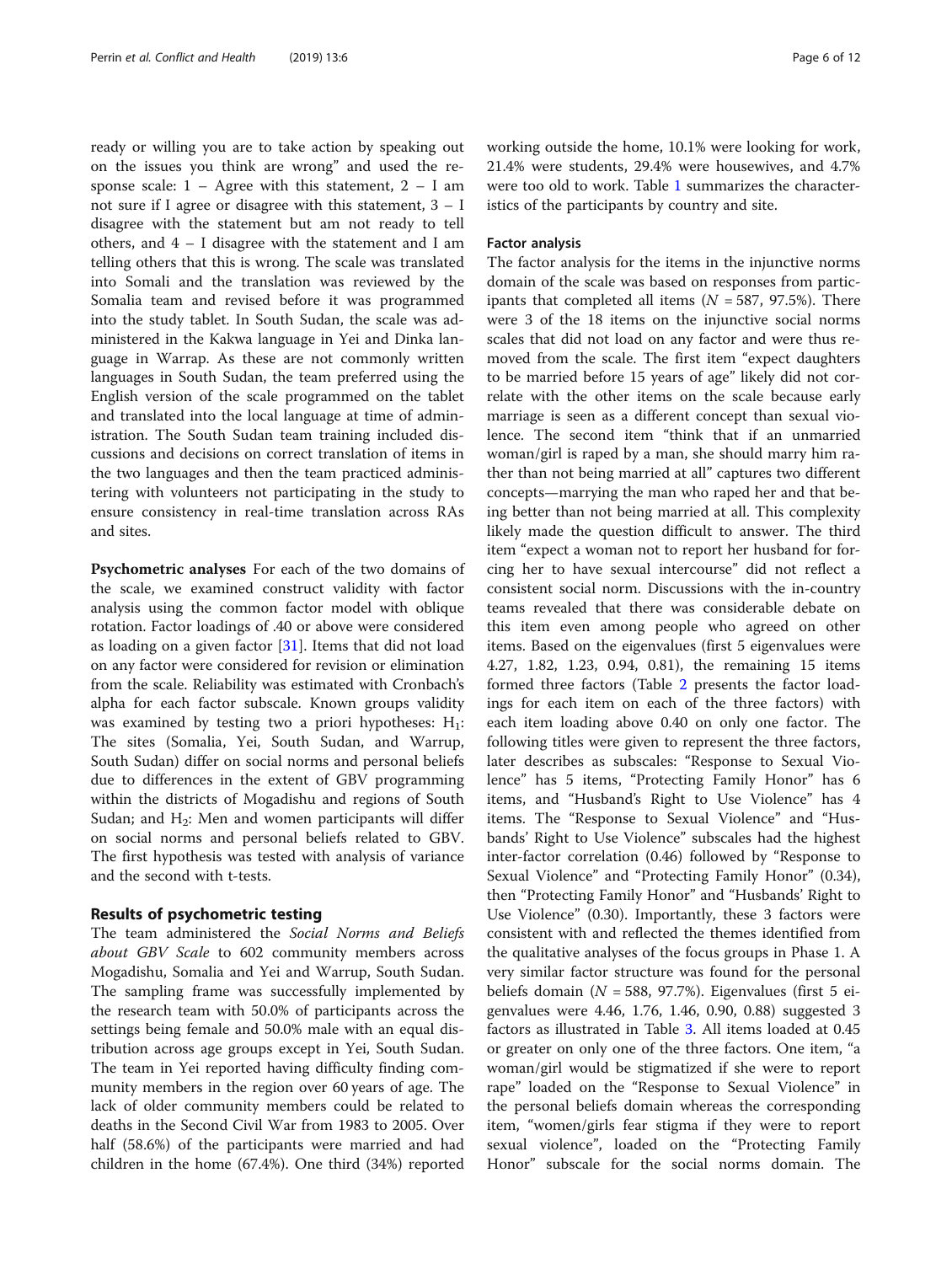|                    | Yei $N = 200$ | Warrup $N = 201$ | Mogadishu $N = 201$ |
|--------------------|---------------|------------------|---------------------|
| Gender             |               |                  |                     |
| Male               | 100 (50.0)    | 100 (49.8)       | 101 (50.2)          |
| Female             | 100 (50.0)    | 101 (50.2)       | 100 (49.8)          |
| Age                |               |                  |                     |
| 15-17 years old    | 42 (21.0)     | 38 (18.9)        | 47 (23.4)           |
| 18-24 years old    | 54 (27.0)     | 42 (20.9)        | 42 (20.9)           |
| 25-44 years old    | 49 (24.5)     | 41 (20.4)        | 41 (20.4)           |
| 45-60 years old    | 43 (21.5)     | 39 (19.4)        | 39 (19.4)           |
| 61 or older        | 11(5.5)       | 40 (19.9)        | 40 (19.9)           |
| Missing            | 1(0.5)        | 1(0.5)           | $\circ$             |
| Marital Status     |               |                  |                     |
| Married            | 107 (53.5)    | 121 (60.2)       | 125 (62.2)          |
| Previously married | 29 (14.5)     | 22 (10.9)        | 21(10.4)            |
| Never married      | 64 (32.0)     | 56 (27.9)        | 54 (26.9)           |
| Did not respond    | $\mathbf 0$   | 2(1.0)           | 1(0.5)              |
| Children           |               |                  |                     |
| 1 or more children | 134 (67.0)    | 138 (68.7)       | 134 (66.7)          |
| Occupation         |               |                  |                     |
| Housewife          | 50(25.0)      | 55 (27.4)        | 72 (35.8)           |
| Working            | 66 (33.0)     | 67 (33.3)        | 74 (36.8)           |
| Looking for work   | 22(11.0)      | 17(8.5)          | 22 (10.9)           |
| Too old to work    | 9(4.5)        | 13(6.5)          | 6(3.0)              |
| Student            | 53 (26.5)     | 49 (24.0)        | 27 (13.4)           |

<span id="page-6-0"></span>Table 1 Demographic characteristics of participants N (percent)

inter-factor correlations on the personal beliefs domain were also very similar to the injunctive social norms domain scale: "Response to Sexual Violence" and "Husbands' Right to Use Violence" had the highest correlation (0.43) followed by "Response to Sexual Violence" and "Protecting Family Honor" (0.32), then "Protecting Family Honor" and "Husbands' Right to Use Violence" (0.26).

## Reliability

Cronbach alpha reliabilities, a measure of internal consistency of the scale, were in an acceptable range for all factors/subscales within each domain. Cronbach alphas ranged from 0.69 to 0.75 for the injunctive norms domain and 0.71 to 0.77 for the personal beliefs domain (the last row of Tables [2](#page-7-0) and [3](#page-7-0) present the Cronbach alphas for each scale).

## Descriptive statistics

Scores for each of the factors (subscales) were computed by taking the average of the items within the subscales. The injunctive social norms domain subscales scores range from 1 to 5 with higher scores reflecting more negative responses to sexual violence and GBV, stronger

support for social norms that prioritize protecting family honor by not reporting sexual violence or other forms of GBV, and stronger support for norms endorsing a husband's right to use violence. Personal beliefs subscales can range from 1 to 4 with higher scores reflecting a more positive response to survivors of sexual violence, that protecting family honor and not reporting sexual violence is wrong, and that a husband should not have the right to use violence against his wife. The means, standard deviations, minimum, and maximum observed score for each of the subscales in each domain are presented in Table [4](#page-8-0). In general, the mean for the injunctive social norms subscales reflect participants' views that "few to about half" of the people who are important/influential to them endorse harmful social norms about GBV with "Protecting Family Honor" being the strongest norm (means range from 2.00 to 2.77). The mean for the personal beliefs subscales reflects that participant beliefs range between "not being sure if they disagree" with the norms to "disagreeing but not being ready to speak out against them." Specifically, participants' beliefs ranged between not being sure if they disagree to disagreeing but not ready to speak out against protecting family honor (mean = 2.61) and husband's right to use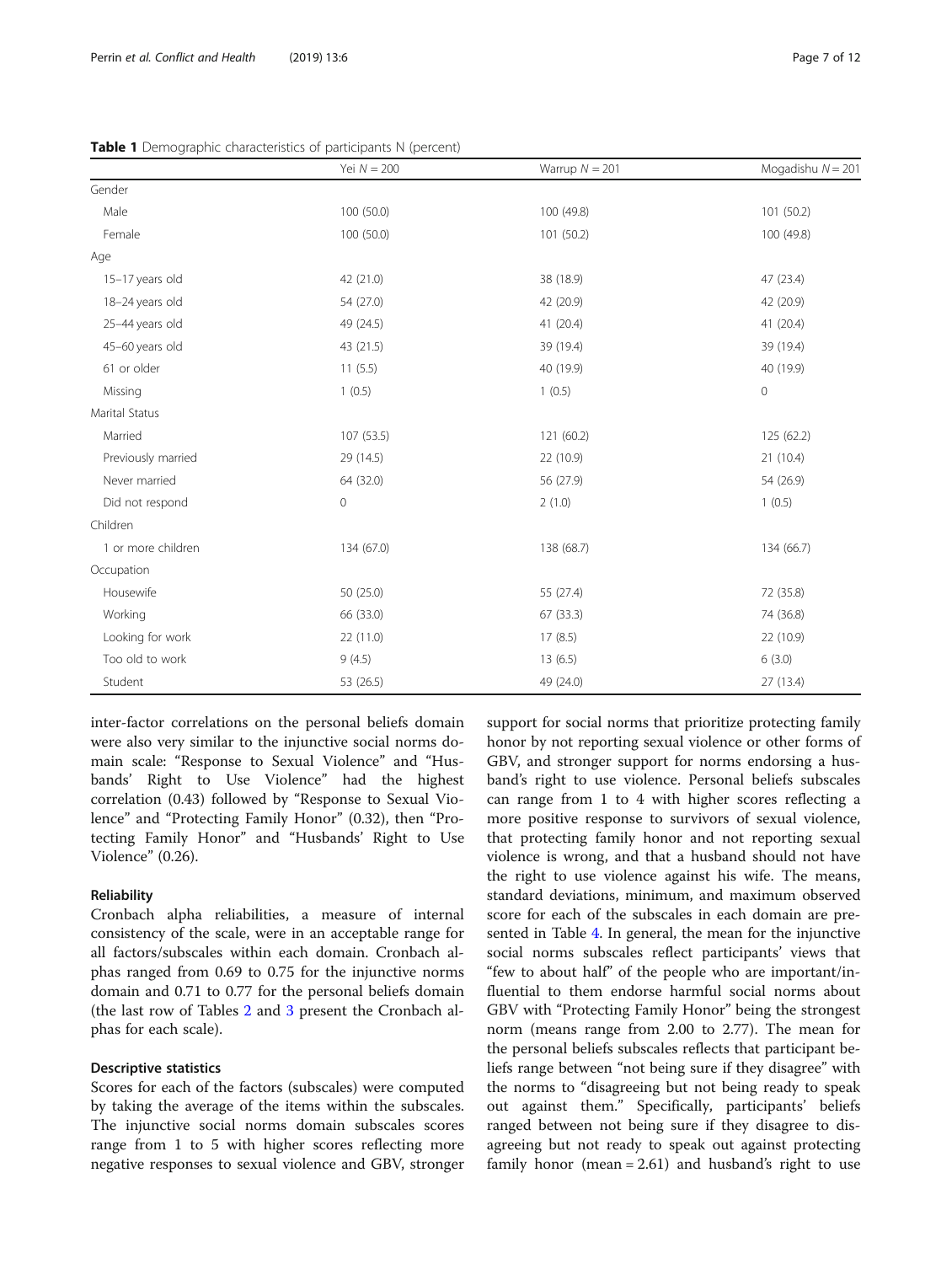## <span id="page-7-0"></span>**Table 2** Factor loadings and Cronbach alphas (last row of table) for the injunctive social norms scales ( $N = 587$ )

| How many of the people whose opinion matters most to you:                                                            | Response to Sexual<br>Violence | Protecting Family<br>Honor | Husband's Right to Use<br>Violence |
|----------------------------------------------------------------------------------------------------------------------|--------------------------------|----------------------------|------------------------------------|
| Expect a husband to abandon his wife if she reports that she has been raped                                          | .671                           | .038                       | .020                               |
| Expect the family to ignore/reject a daughter if she reports that she has been<br>raped                              | .556                           | .100                       | .023                               |
| Accept sexual violence against women and girls a normal part of life                                                 | .507                           | .091                       | .159                               |
| Blame women/girls when they are raped                                                                                | .477                           | .054                       | .141                               |
| Think that a man should have the right to demand sex from a woman or girl<br>even if he is not married to her        | .476                           | $-.014$                    | .146                               |
| Expect women/girls to not report rape to protect the family dignity                                                  | $-.026$                        | .739                       | $-.092$                            |
| Expect that a woman/girl's reputation will be damaged if she reports sexual<br>violence to the authorities or elders | .136                           | .594                       | .030                               |
| Fear stigma if they were to report sexual violence                                                                   | .212                           | .522                       | $-.097$                            |
| Expect sexual violence to be handled within the family and not reported to<br>authorities                            | .186                           | .521                       | $-.033$                            |
| Expect a husband or father to retaliate against the alleged perpetrators                                             | $-.207$                        | .445                       | .148                               |
| Expect women and girls to only report sexual violence if they have serious<br>physical injuries                      | .055                           | .419                       | .049                               |
| Think that when a man beats his wife, he is showing his love for her                                                 | $-.025$                        | $-.015$                    | .662                               |
| Think that a man has the right to beat/punish his wife                                                               | .129                           | .030                       | .618                               |
| Think it is okay for a husband to beat his wife to discipline her                                                    | .040                           | .075                       | .552                               |
| Expect a husband to force his wife to have sex when she does not want to                                             | .143                           | $-.061$                    | .430                               |
| Cronbach's Alpha                                                                                                     | 0.75                           | 0.73                       | 0.69                               |

## **Table 3** Factor structure and Cronbach's alpha (last row of table) for the personal beliefs scales ( $N = 587$ )

| How ready or willing are you to take action by speaking out on each issue                          | Response to Sexual<br>Violence | Husband's Right to Use<br>Violence | Protecting Family<br>Honor |
|----------------------------------------------------------------------------------------------------|--------------------------------|------------------------------------|----------------------------|
| Husbands should abandon/reject/divorce their wife if she reports that she<br>has been raped        | .616                           | $-.016$                            | $-.075$                    |
| A man should have the right to demand sex from a woman or girl even if<br>he is not married to her | .537                           | .113                               | .092                       |
| A woman/girl would be stigmatized if she were to report sexual violence                            | .524                           | $-.275$                            | $-.326$                    |
| A woman/girl should be blamed when she has been raped                                              | .506                           | .137                               | .024                       |
| Sexual violence against women and girls should be accepted as a normal<br>part of life             | .457                           | .127                               | $-.070$                    |
| Families should ignore/reject a daughter if she reports that she has been<br>raped                 | .454                           | .027                               | $-.017$                    |
| It is okay for a husband to beat his wife to discipline her                                        | .034                           | .707                               | $-.095$                    |
| When a man beats his wife, he is showing his love for her                                          | .037                           | .635                               | $-.025$                    |
| A man has the right to beat/punish his wife                                                        | .240                           | .580                               | $-.059$                    |
| A husband should force his wife to have sex when she does not want to                              | .192                           | .464                               | $-.045$                    |
| Women/girls should not report rape to protect the family dignity                                   | .000                           | .028                               | $-.714$                    |
| A woman/girl's reputation will be damaged if she reports sexual violence to<br>the authorities     | .133                           | .003                               | $-.641$                    |
| Sexual violence should be handled within the family and not reported to<br>authorities             | .132                           | $-.127$                            | $-.621$                    |
| A husband or father should retaliate against the alleged perpetrators                              | $-.144$                        | .276                               | $-.512$                    |
| Women and girls should only report sexual violence if they have serious<br>physical injuries       | $-.016$                        | .053                               | $-.497$                    |
| Cronbach's Alpha                                                                                   | 0.71                           | 0.77                               | 0.75                       |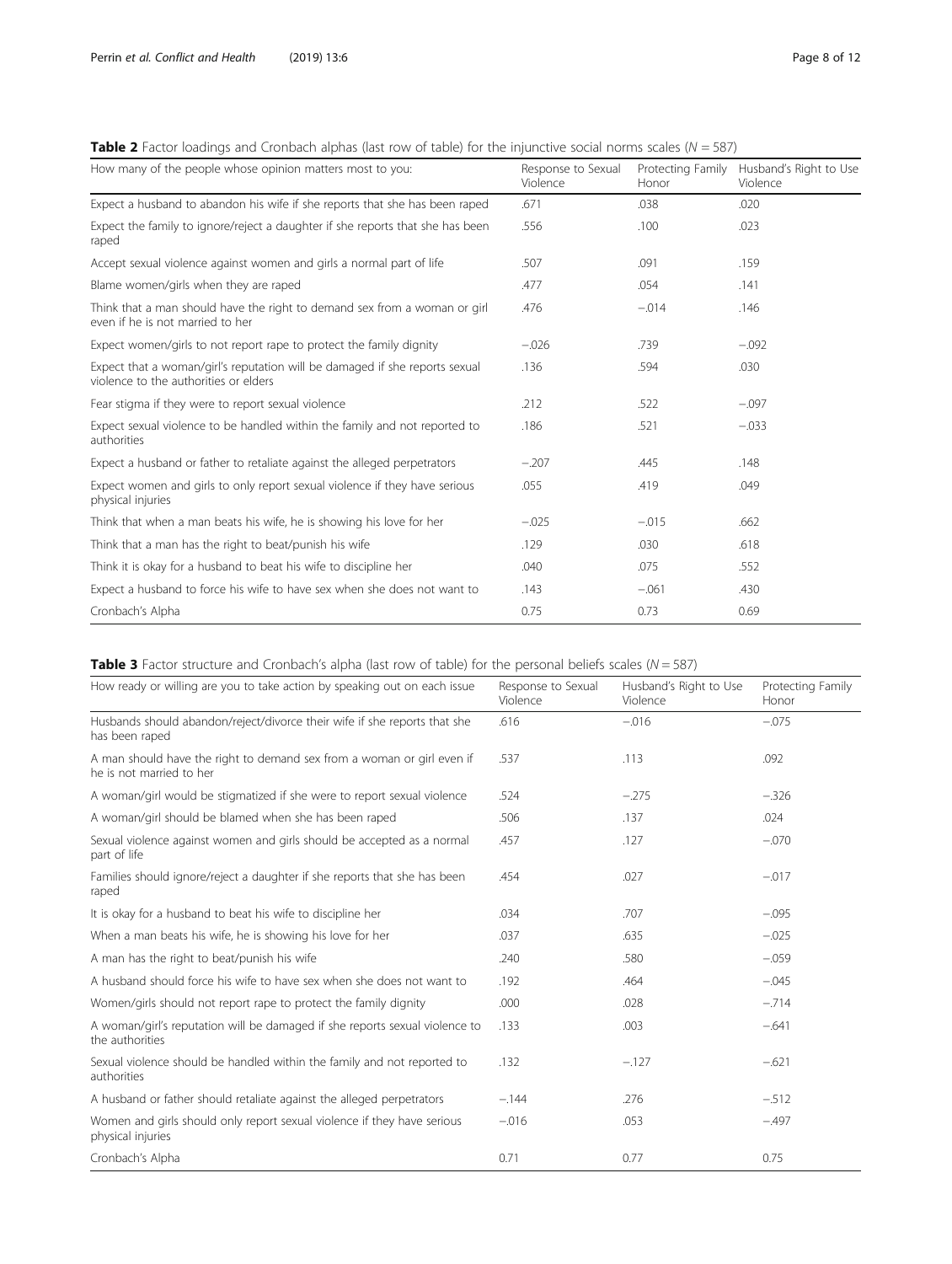<span id="page-8-0"></span>Table 4 Descriptive statistics for subscales within each domain  $(N = 587)$ 

|                                      | Min  | Max  | Mean  | Std Dev |
|--------------------------------------|------|------|-------|---------|
| Injunctive Social Norms <sup>1</sup> |      |      |       |         |
| Response to Sexual Violence          | 1.00 | 460  | 2.00  | 0.77    |
| Protecting Family Honor              | 1.00 | 5.00 | 2 7 7 | በ 79    |
| Husband's Right to Use Violence      | 1.00 | 5.00 | 238   | 0.84    |
| Personal Beliefs <sup>2</sup>        |      |      |       |         |
| Response to Sexual Violence          | 133  | 400  | 329   | 0.64    |
| Protecting Family Honor              | 1.00 | 4.00 | 261   | 0.88    |
| Husband's Right to Use Violence      | 1.00 | 4.00 | 290   | 0.93    |

<sup>1</sup>Social Norm Response Scale: 1 - None of them, 2 - A few of them, 3 - About half of them,  $4 -$  Most of them,  $5 -$  All of them

<sup>2</sup> Personal Beliefs Response Scale:  $1$  – Agree with this statement,  $2$  – I am not sure if I agree or disagree with this statement, 3 – I disagree but am not ready to tell others, 4 – I am telling others that this is wrong

violence (mean = 2.90). Participants indicated that they were between disagreeing but not being ready to tell others to telling others that negative responses to sexual violence survivors are wrong (mean = 3.29). Cross domain correlations were − .318 (p < .001) for "Response to Sexual Violence", −.512 (p < .001) for "Protecting Family Honor", and − .427 (p < .001) for "Husband's Right to Use Violence."

## Known groups validity

Analysis of variance with Bonferroni post-hoc tests revealed that the three sites differed significantly on all subscales for the injunctive social norms domain (i.e., "Response to Sexual Violence,"  $p < .001$ ; "Protecting Family Honor," p = .039; "Husband's Right to Use Violence," p < .001). Women and men participants in Yei, South Sudan, where there are few GBV programs and services, reported social norms that are significantly more accepting of sexual violence and other forms of GBV than Warrap, South Sudan and Mogadishu, Somalia. In terms of personal beliefs, women and men in Yei were also significantly less likely to speak out against harmful responses to sexual violence and other GBV (p < .001). In Mogadishu, Somalia, men and women

were significantly less likely to speak out against "Protecting Family Honor" (p < .001) and "Husband's Right to Use Violence"  $(p < .001)$  than the sites in South Sudan. Table 5 summarizes the t-test results examining differences in the subscales for both domains between men and women. Women participants had significantly higher scores on all of the subscales for the injunctive social norms, indicating women were more likely to endorse harmful norms related to "Response to Sexual Violence", "Protecting Family Honor", and "Husband's Right to Use Violence" than men. Men and women did not differ on personal beliefs about "Response to Sexual Violence", however, men reported that they are more ready to speak out against harmful social norms of "Protecting Family Honor" and "Husband's Right to Use Violence" than women.

## **Discussion**

The psychometric properties of the Social Norms and Beliefs about GBV Scale (final scale is presented in Additional file [1\)](#page-10-0) are strong. Each of the three subscales, "Response to Sexual Violence," "Protecting Family Honor," and "Husband's Right to Use Violence" within the two domains of the scale illustrate good factor structure, acceptable internal consistency, reliability, and are supported by the significance of the hypothesized group differences. These three factors represent social norms that are known from previous research to maintain the high rates of GBV in many global settings [[28](#page-11-0)]. The "Response to Sexual Violence" subscale captures the individual, family, and community response of blaming the victim for GBV. Most often a woman or girl is blamed for the sexual assault or other form of GBV and the family and larger community can respond with rejection and judgement of her behavior, which can result in the family not supporting or abandoning the victim. It reflects the acceptance of sexual violence and other forms of GBV as expected or even normal and that women and girls need to limit their movement and actions to prevent men from assaulting them, as men are not able to control their behavior if they are "tempted" by

| Table 5 Gender differences on subscales within the Injunctive Social Norms and Personal Beliefs domains - Means (SD) |  |  |
|----------------------------------------------------------------------------------------------------------------------|--|--|
|----------------------------------------------------------------------------------------------------------------------|--|--|

|                                 | Male $N = 297$ | Female $N = 299$ | p-value |
|---------------------------------|----------------|------------------|---------|
| Injunctive Social Norms         |                |                  |         |
| Response to Sexual Violence     | 1.90(0.64)     | 2.10(0.88)       | .002    |
| Protecting Family Honour        | 2.67(0.78)     | 2.88(0.80)       | .001    |
| Husband's Right to Use Violence | 2.26(0.71)     | 2.50(0.94)       | < 0.001 |
| Personal Beliefs                |                |                  |         |
| Response to Sexual Violence     | 3.32(0.67)     | 3.26(0.59)       | .250    |
| Protecting Family Honour        | 2.77(0.96)     | 2.45(0.86)       | < 0.001 |
| Husband's Right to Use Violence | 3.02(0.89)     | 2.78(0.91)       | .001    |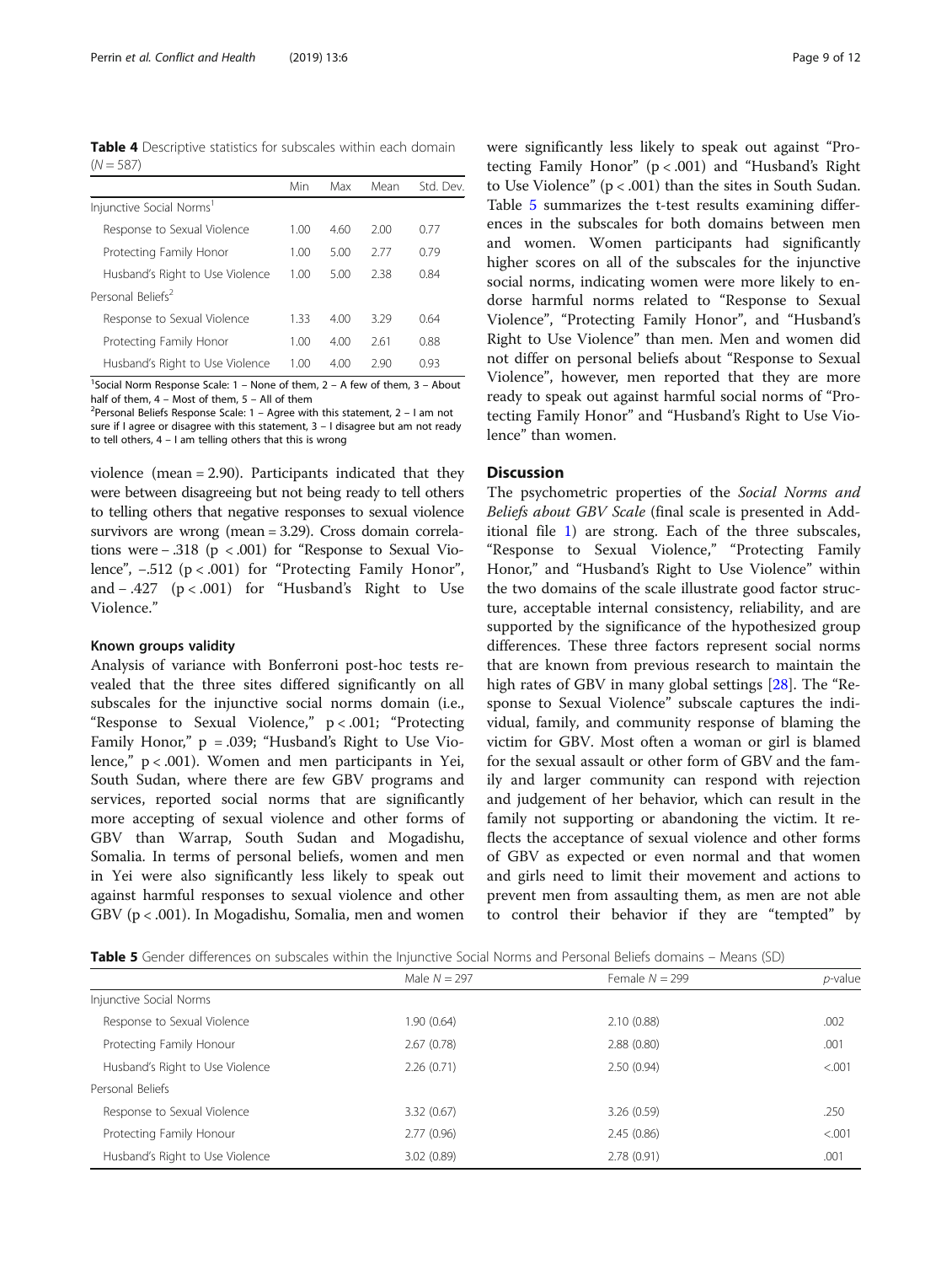women. High scores on the injunctive norms domain of this subscale represent that the respondents believe that their influential others expect people to endorse victim blaming responses to sexual violence and other forms of GBV. The "Protecting Family Honor" subscale identifies the stigma associated with being a member of a family/ clan where a women/girl experiences GBV and the importance placed on addressing the violence within the family/clan rather than reporting it to authorities. The priority is to protect the family and victim's reputations rather than the safety and well-being of the woman or girl. High scores on the injunctive domain of this subscale represent that the respondent believes their influential other expects people to prioritize protecting family honor over safety and well-being of victims. The "Husband's Right to Use Violence" subscale reflects social norms that support a husband's use of violence to discipline his wife and to have sex with her even when she does not want to. It also reflects a norm that associates a man's use of violence against his wife with illustrating his love for her. High scores on the injunctive norms domain for this subscale indicates that the respondents believe their influential others expect people to endorse a husband's right to use violence against his wife. High scores on the personal beliefs domains for each of the subscales reflect a greater willingness to speak out against social norms that endorse GBV.

Validity of the injunctive norms subscales was supported by significant relationships with other variables (i.e., site and sex) as hypothesized during the development of the scale. The three sites were significantly different on the injunctive norms domain of the scale. Although all three sites experienced a high degree of conflict, the amount of humanitarian services to support GBV survivors and programming to raise awareness and change harmful social norms towards GBV varied. Mogadishu districts participating in the study had relatively active programming, with Warrap and Yei reporting few international and local NGOs with capacity to provide diverse GBV services and programs. Yei, South Sudan was found to have significantly stronger norms that endorse negative "Response to Sexual Violence" and other forms of GBV than other sites. The beliefs of participants from Yei also indicated less support for changing harmful social norms about GBV than other sites in the study. Participants in the four districts of Mogadishu scored the lowest on the personal beliefs subscales of "Husband's Right to Use Violence" and "Protecting Family Honor." This finding indicates that participants were less willing to speak out against social norms that support husbands' rights to use violence against their wives or norms that support not reporting sexual violence to protect family honor than the South Sudan sites. Important to interpreting the findings are the differences in

context, culture, and religion across the sites which inform social norms and personal beliefs.

Generalizability is one of the indicators of trustworthiness of the Social Norms and Beliefs about GBV scale – the ability to interpret and apply the scale in a broader context to make it relevant and meaningful to GBV prevention programs being implemented and evaluated in diverse low-resource and humanitarian settings. Importantly, the 36-item two domain scaled applied with community members by local teams in diverse districts and regions within Somalia and South Sudan resulted in a valid and reliable 30-item scale to measure personal beliefs and injunctive social norms. The psychometric phase included randomly selected women and men across multiple age groups (15 years and older), living in both urban and rural communities, and included community members living in settlements and camps for displaced persons. Thus, the scale has the potential to be used in not only humanitarian settings, but also GBV prevention programs in other low-resource and fragile settings.

Although this psychometric evaluation has several strengths, including a mixed methods design to develop the scale and a large sample size to test the scale across diverse sites, it has limitations. The study does not include a separate validation sample to conduct a confirmatory factor analysis. Further, we did not test the relationship between the Social Norms and Beliefs about GBV Scale and community members' reports on experience, perpetration, or witnessing of GBV in the participating communities. The research team decided in collaboration with local partners not to ask participants in the evaluation phase about personal experiences with GBV for either the scale development or testing. The local colleagues felt community members would be more comfortable and likely to participate in the scale development and testing if they were not asked about their own experiences and thus also increasing generalizability.

## Conclusion

The study presents a mixed methods approach to developing a brief scale with strong psychometric properties to measure change in harmful social norms associated with GBV. The Social Norms and Beliefs About GBV Scale is a 30-item scale with three subscales, "Response to Sexual Violence," "Protecting Family Honor," and "Husband's Right to Use Violence" in each of the two domains, personal beliefs and injunctive social norms. The scale to our knowledge is one of the first to demonstrate good factor structure, acceptable internal consistency, and reliability, and be supported by the significance of the hypothesized group differences by setting and sex. We encourage and recommend that researchers apply the Social Norms and Beliefs about GBV Scale in different humanitarian and global LMIC settings and collect parallel data on a range of GBV outcomes. This will allow us to further validate the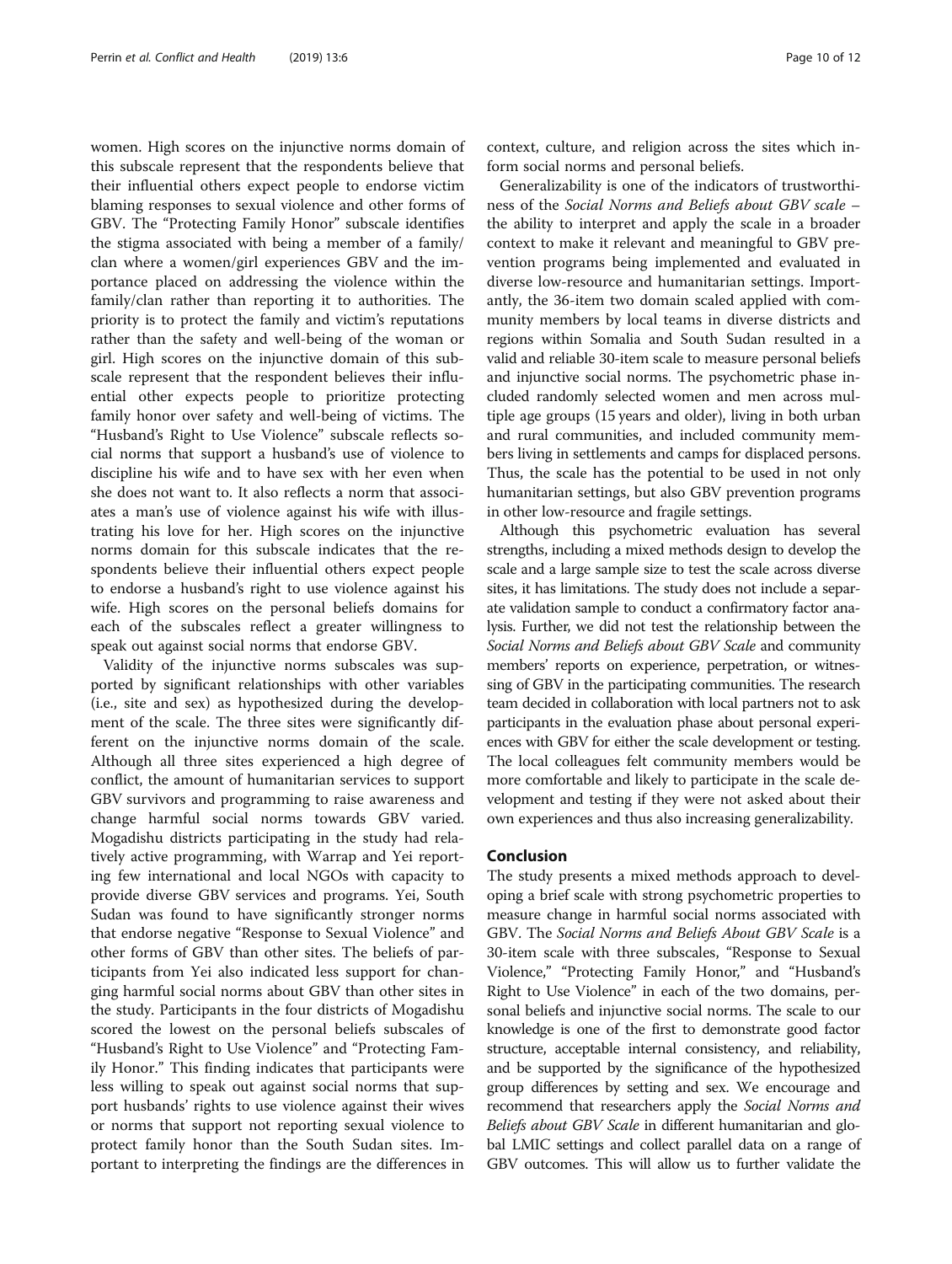## <span id="page-10-0"></span>Additional file

[Additional file 1:](https://doi.org/10.1186/s13031-019-0189-x) Social Norms and Beliefs about Gender Based Violence Scale. (DOCX 17 kb)

## **Abbreviations**

DHS: Demographic and Health Surveys; DRC: Democratic Republic of Congo; GBV: Gender-based violence; IASC: Inter-Agency Standing Committee; IDP: Internally displaced persons; IPV: Intimate partner violence; IRB: Institutional Review Board; LMIC: Low and middle-income countries; NPV: Non-partner violence; RA: Research assistant; UNICEF: United Nations Children's Fund

#### Acknowledgements

We acknowledge our committed and talented implementing partners in South Sudan, two national NGOs, Voice for Change in Central Equatoria State and The Organization for Children Harmony in Warrup State. In Somalia, the Italian NGO, Comitato Internazionale per LoSviluppo dei Popoli (CISP) Mogadishu and other regions of the country.

#### Funding

United Nations Children's Fund (UNICEF) provided the funding for the Communities Care program.

## Availability of data and materials

The Communities Care program toolkit is available through United Nations Children's Fund (UNICEF). Requests for research data and materials can be obtained by contacting UNICEF.

## Authors' contributions

NP, NG, MM, AC, SRH, SH, FK, AD, MY designed the study. MM, SRH, NP, RT, LH, NG and AC identified the theoretical framework for the formative and psychometric phases of the study. NG, NP, and LH conducted the psychometric analysis. MY, CYP, AA, AC, NP and NG implemented and interpretation the study findings in South Sudan and SH, BR, AD, AA, FK, AC, NG and NP implemented and interpretation of the study findings in Somalia. NP, NG, RT, AC and LH finalized the manuscript.

#### Ethics approval and consent to participate

The appropriate federal and state government ministry in each of Somalia and South Sudan and the Johns Hopkins Medical Institution Institutional Review Board (IRB) approved the study protocol and oral consent. The government ministry provided a letter of approval to Johns Hopkins and the local implementing partners to use as they reached out to authorities and key stakeholders to implement the research in each participating community.

#### Consent for publication

The authors of the manuscript provide consent for the publication.

#### Competing interests

The authors declare that they have no competing interests.

## Publisher's Note

Springer Nature remains neutral with regard to jurisdictional claims in published maps and institutional affiliations.

#### Author details

<sup>1</sup> Johns Hopkins School of Nursing, 525 North Wolfe Street, Baltimore, MD 21205, USA. <sup>2</sup>UNICEF, New York, NY, USA. <sup>3</sup>Comitato Internazionale per lo Sviluppo dei Popoli (CISP) Somalia, Nairobi, Kenya. <sup>4</sup>Voice For Change, Yei, South Sudan. <sup>5</sup>Norwegian Church Aid, Oslo, Norway. <sup>6</sup>UNICEF, Geneva,<br>Switzerland. <sup>7</sup>UNICEF Somalia, Mogadishu, Somalia. <sup>8</sup>Consultant, Gender based violence in Emergencies, Sydney, Australia. <sup>9</sup>Johns Hopkins Bloomberg School of Public Health, Baltimore, USA.

Received: 7 September 2018 Accepted: 20 February 2019 Published online: 08 March 2019

#### References

- 1. Decker MR, Latimore AD, Yasutake S, Haviland M, Ahmed S, Blum RW, et al. Gender-based violence against adolescent and young adult women in lowand middle-income countries. J Adolesc Health. 2015;56(2):188–96.
- 2. Devries KM, Mak JY, Garcia-Moreno C, Petzold M, Child JC, Falder G, et al. Global health. The global prevalence of intimate partner violence against women. Science. 2013;340(6140):1527–8.
- Watts C, Zimmerman C. Violence against women: global scope and magnitude. Lancet. 2002;359(9313):1232–7.
- 4. Garcia-Moreno C, Jansen HA, Ellsberg M, Heise L, Watts CH, WHOM-cSoWs H, et al. Prevalence of intimate partner violence: findings from the WHO multi-country study on women's health and domestic violence. Lancet. 2006;368(9543):1260–9.
- 5. Vu A, Adam A, Wirtz A, Pham K, Rubenstein L, Glass N, et al. The prevalence of sexual violence among female refugees in complex humanitarian emergencies: a systematic review and meta-analysis. PLoS Curr. 2014;6.
- 6. Wirtz AL, Pham K, Glass N, Loochkartt S, Kidane T, Cuspoca D, et al. Genderbased violence in conflict and displacement: qualitative findings from displaced women in Colombia. Confl Health. 2014;8:10.
- 7. Sloand E, Killion C, Gary FA, Dennis B, Glass N, Hassan M, et al. Barriers and facilitators to engaging communities in gender-based violence prevention following a natural disaster. J Health Care Poor Underserved. 2015;26(4): 1377–90.
- 8. IASC. Guidelines for Integrating Gender-based Violence Interventions in Humanitarian Action. Reducing risk. In: Promoting resilience and aiding recovery Geneva: inter-agency standing committee; 2015.
- Vu A, Adam A, Wirtz AL, Pham K, Rubenstein LS, Glass N, et al. The prevalence of sexual violence among female refugees in complex humanitarian emergencies: a systematic review and meta-analysis. PLOS Currents: Disasters. 2014.
- 10. McCleary-Sills J, Namy S, Nyoni J, Rweyemamu D, Salvatory A, Steven E. Stigma, shame and women's limited agency in help-seeking for intimate partner violence. Glob Public Health. 2016;11(1–2):224–35.
- 11. Stark L, Warner A, Lehmann H, Boothby N, Ager A. Measuring the incidence and reporting of violence against women and girls in Liberia using the 'neighborhood method. Confl Health. 2013;7(1):20.
- 12. Wirtz AL, Glass N, Pham K, Aberra A, Rubenstein LS, Singh S, et al. Development of a screening tool to identify female survivors of genderbased violence in a humanitarian setting: qualitative evidence from research among refugees in Ethiopia. Confl Health. 2013;7(1):13.
- 13. Wirtz AL, Glass N, Pham K, Perrin N, Rubenstein LS, Singh S, et al. Comprehensive development and testing of the ASIST-GBV, a screening tool for responding to gender-based violence among women in humanitarian settings. Confl Health. 2016;10:7.
- 14. Heise L. What Works to Prevent Partner Violence? An Evidence Overview: Working Paper. London: STRIVE Research Consortium,London School of Hygiene and Tropical. Medicine. 2011.
- 15. Read-Hamilton S, Marsh M. The communities care programme: changing social norms to end violence against women and girls in conflict-affected communities. Gend Dev. 2016;24(2):261–76.
- 16. Glass N, Perrin N, Clough A, Desgroppes A, Kaburu FN, Melton J, et al. Evaluating the communities care program: best practice for rigorous research to evaluate gender based violence prevention and response programs in humanitarian settings. Confl Health. 2018;12:5.
- 17. Berkowitz AD. An Overview of the Social Norms Approach. Changing the Culture of College Drinking: A Socially Situated Health Communication Campaign: Hampton Press; 2005. p. 303.
- 18. Bicchieri C. The grammar of society : the nature and dynamics of social norms. New York: Cambridge University Press; 2006.
- 19. Mackie G, Moneti F, Shakya H, Denny E. What are social norms? How are they measured? New York: UNICEF/UCSD Center on Global Justice; 2015 July 27.
- 20. Alexander-Scott M. Emily bell,, Holden J. DFID Guidence note: shifting social norms to tackle violence against women and girls. London: DFID Violence Against Women Helpdesk; 2016.
- 21. UNICEF. Communities care: transforming lives and preventing violence toolkit. New York: UNICEF; 2014.